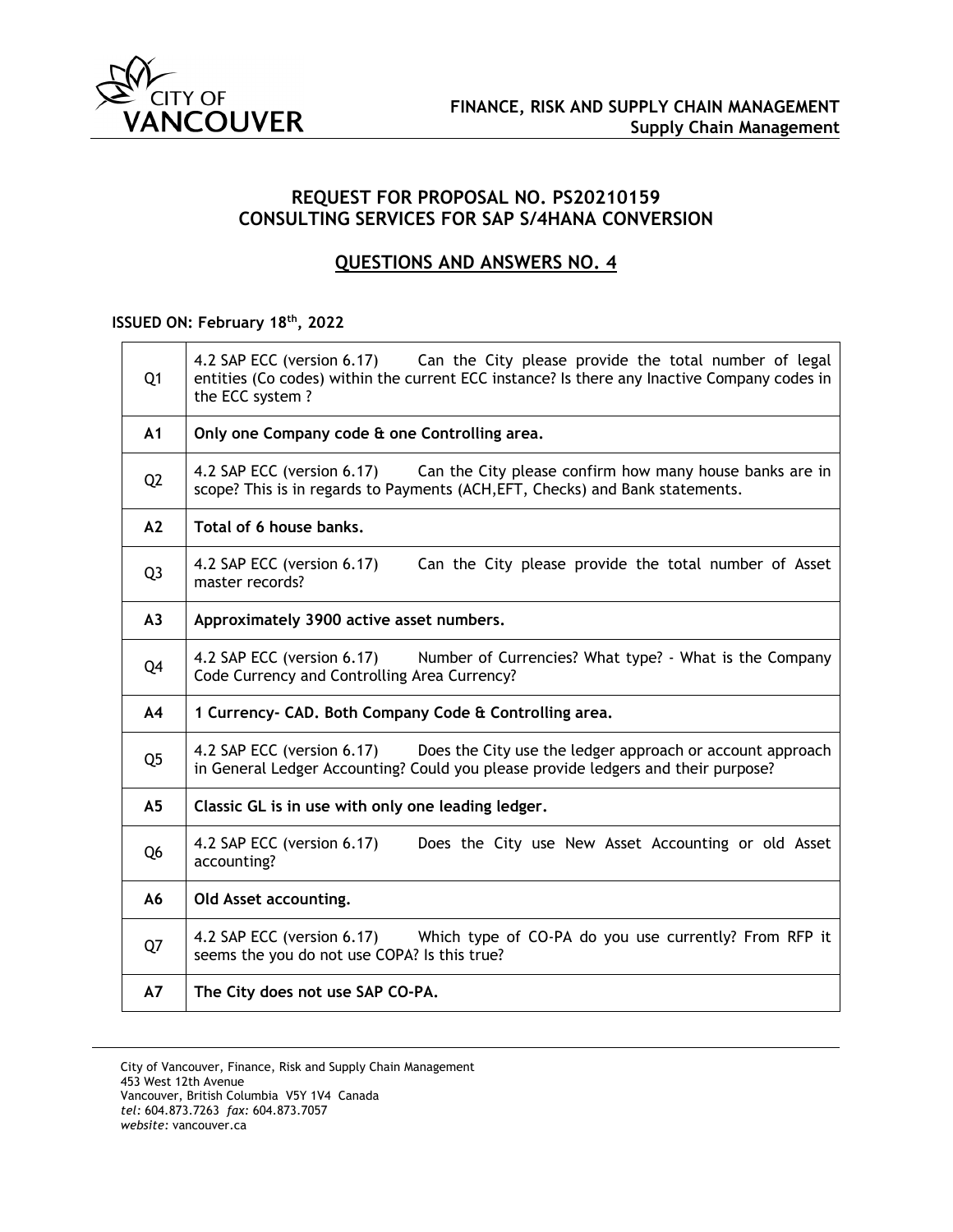### REQUEST FOR PROPOSAL NO. PS20210159 CONSULTING SERVICES FOR SAP S/4HANA CONVERSION QUESTIONS AND ANSWERS NO. 4

| Q8  | 4.2 SAP ECC (version 6.17) What are the Company Code Details? Is geographical<br>coverage of SAP ECC subject to S/4 Conversion Canada only?                       |
|-----|-------------------------------------------------------------------------------------------------------------------------------------------------------------------|
| A8  | One Company Code. Business area financial statements activated. Geographical<br>coverage of conversion is Canada only.                                            |
| Q9  | 4.2 SAP ECC (version 6.17)<br>Is a Single Controlling Area concept is used?                                                                                       |
| A9  | Yes.                                                                                                                                                              |
| Q10 | 4.2 SAP ECC (version 6.17) Are Secondary Cost Elements used for Allocation purpose ?<br>Could you list the Secondary Cost Elements?                               |
| A10 | Yes. At the moment we have 3072 secondary cost elements in the system, with 7<br>different cost element categories.                                               |
| Q11 | 4.1 SAP Technical Environment Could the City please let us know the Database Size/<br>Database version and patch level for Production ECC and Gateway systems?    |
| A11 | ECC Prod DB size 1366 GB<br>Gateway Prod DB size 102 GB<br>DB version for both DB is DB2 LUW 10.5, Fix pack 9                                                     |
| Q12 | 4.1 SAP Technical Environment How much business downtime will be accepted by the City<br>for this conversion (and production cutover)?                            |
| A12 | 48hr weekend window with possible downtime optimization for 36hrs.                                                                                                |
| Q13 | 4.1 SAP Technical Environment Could the City please share the Latest EWA report of ECC<br>and all connected Production systems?                                   |
| A13 | Please refer to Addendum No. 3 for latest EWA attachment.                                                                                                         |
| Q14 | 4.1 SAP Technical Environment If EWA is not available could you please share the software<br>components details from ECC and connected Production systems?        |
| A14 | N/A (EWA provided, refer to A13)                                                                                                                                  |
| Q15 | 4.1 SAP Technical Environment Could the City please share their/proposed Change Release<br>schedule/calendar that would run parallel with S/4 conversion project? |
|     | Minor releases are typically completed every second Wednesday.                                                                                                    |
| A15 | Annual support package updates are completed in Nov/Dec.                                                                                                          |
|     | IT 'blackout' period is normally mid Dec to early Jan.                                                                                                            |
| Q16 | What will be the total number of customers to be converted<br>4.2 SAP ECC (version 6.17)<br>to BP?                                                                |